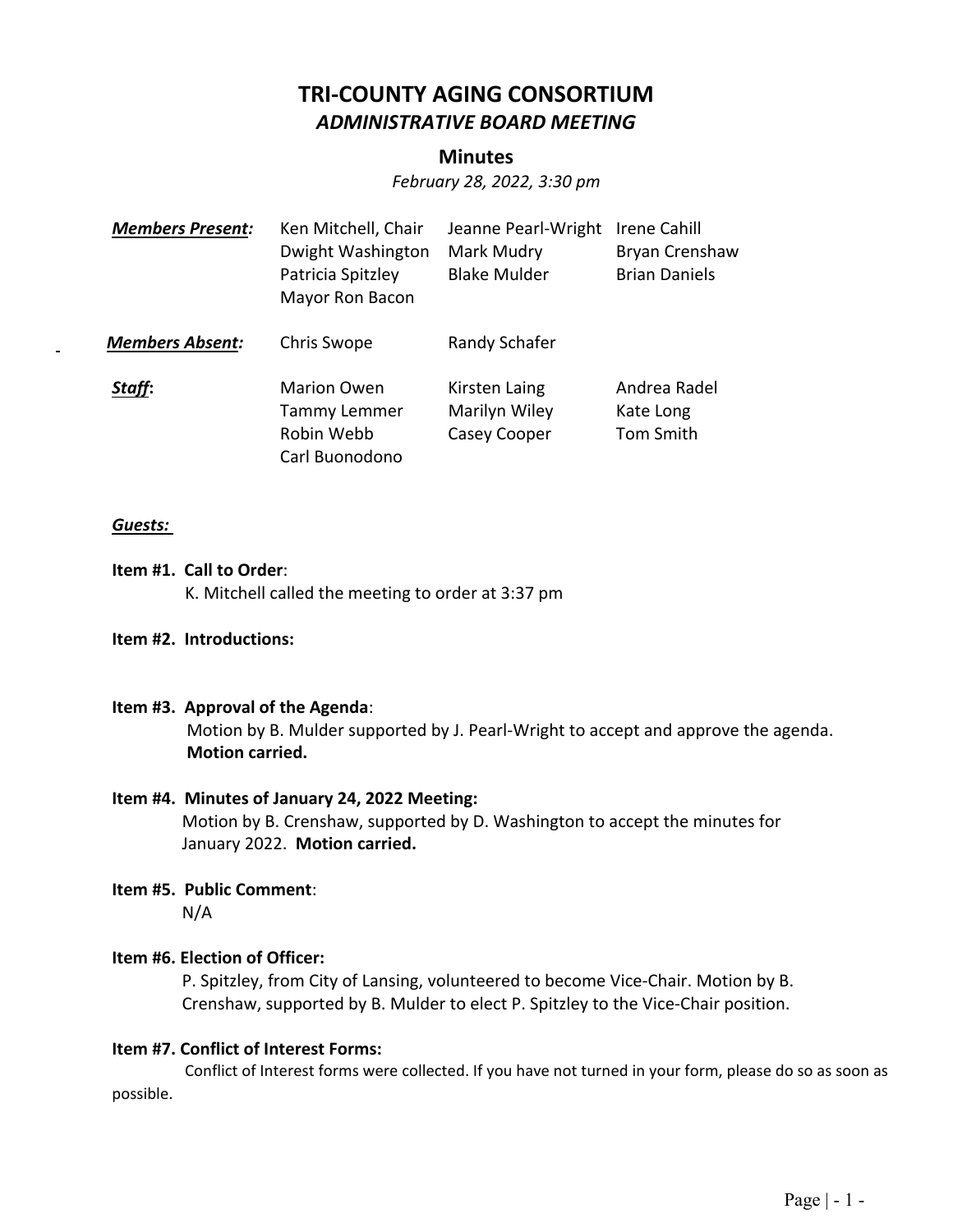#### **Item #8. Directors Report:**

## I. **COVID‐19 Update**

- TCOA continues to follow CDC guidelines and screen staff or any other person entering the office.
- The COVID positive staff or staff exposed to COVID has diminished, as well as with the clients we serve.
- We continue to assist older adults with obtaining their vaccines and boosters. With sone funds we receive from the state Aging and Community Living Services or ACLS (formerly Aging and Adult Services), we are also planning on sending out post cards to older adults to offer assistance.
- We also received KN‐95 masks to distribute to older adults, caregivers, and staff. These were provided by the state Aging and Community Living Services (ACLS). Around 300,000 PPE items have been distributed.

## **II. State Budget Update:**

- We have received the American Rescue Plan funds through ACLS, we have not received the official notice. The amount is \$1.8 million to be used over three years. Targeted to nutrition, in‐home, community services and evidence‐based programs. Funds are available this year through September 30, 2024. We are considering one‐time purchases of 2 new vans for meal delivery and replacing the commercial dishwasher and the purchase of a new combination oven. Other possibilities are assistive technology, training for older adults, and upgrading financial management systems.
- The governor has released her FY 2024 budget which has additional funds for caregiving activities but rather flat funding for other older adult services. The Area Agencies on Aging Association of Michigan (4AM) will be advocating for increased funds for MI Choice (Project Choice at TCOA) and other in‐home services as well as continued support for direct care workers including wage increase and training.
- There is still no movement on the federal budget for FY 2022 and we are being funded at the same level as last year.

## **III. Other**:

- Kate Long will present the Multi-Year plan and the Needs Assessment Survey.
- Casey Cooper will share some new information on the restructuring of the Friends for Independence Council.
- A Resolution to approve a 2% Cost of Living Adjustment along with a wage history report are included in the Board packet.

## **Item #9. Planning, Advocacy, & Development:**

## **A. Multi‐Year Plan Needs Assessment & Timeline**

K. Long presented highlights of the Multi‐Year Plan, Needs Assessments and timeline for the completion of these processes.